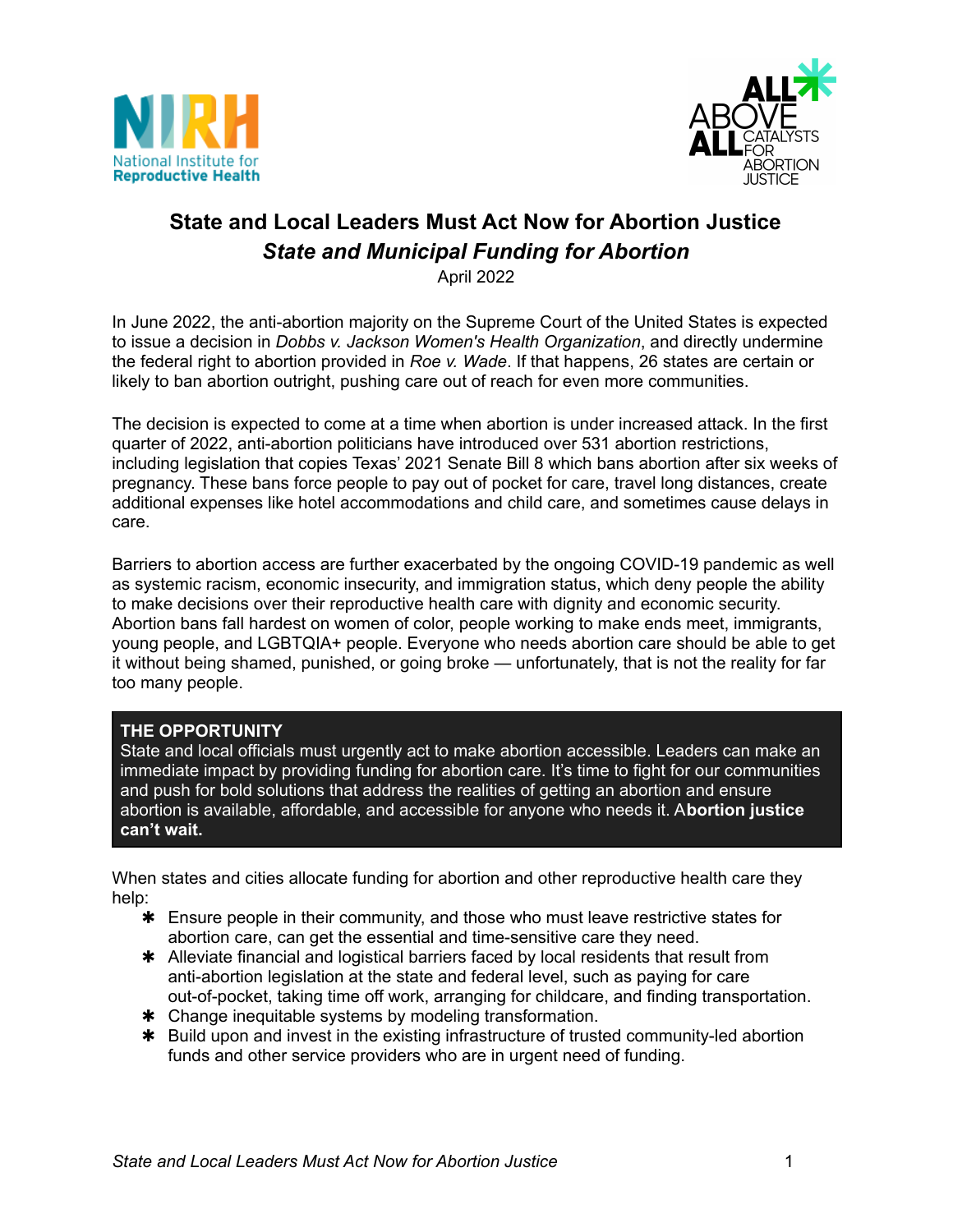



Cities and states across the country are already leading the way with visionary solutions to ensure abortion is available without barriers based on who we are, where we're from, or how much we earn. All\* Above All and National Institute for Reproductive Health have partenred with state and local advocates to launch, win, and implement campaigns to fund abortion. Read about these powerful efforts below and see our resource, "Best Practices in [Municipal](https://www.nirhealth.org/wp-content/uploads/2021/10/Best-Practices-in-Municipal-Abortion-Funding_NIRH-All-Above-All.pdf) Abortion [Funding,"](https://www.nirhealth.org/wp-content/uploads/2021/10/Best-Practices-in-Municipal-Abortion-Funding_NIRH-All-Above-All.pdf) to learn more.

#### **New York City**

In 2019, New York City became the first locality in the [country](https://www.nytimes.com/2019/06/14/nyregion/abortion-funding-ny.html) to allocate municipal dollars to directly fund abortion in the aftermath of Georgia's passage of a six week ban on abortion. The Fund Abortion NYC campaign was successful in securing \$250,000 for the New York Abortion Access Fund (NYAAF) to support both New York City residents and people traveling to the city for an abortion. The City Council renewed their committement to abortion access allocating \$250,000 to NYAAF again in 2020 and 2021. New York City is a key access point for people who face barriers to abortion care in their communities and choose to travel out of state.

#### **Austin, Texas**

Texans face many barriers to accessing abortion due to anti-abortion laws designed to shut down clinics, force people to travel long distances, create additional expenses like hotel accommodations and child care, and delay care. In Texas, Medicaid, private insurance plans, and Marketplace plans are prohibited from covering abortion. To better support Texans who face financial and other barriers to accessing abortion care, advocates including Lilith Fund, Avow Texas, and Jane's Due Process and local champions in the Austin City Council successfully secured [\\$150,000](https://www.npr.org/sections/health-shots/2019/09/17/761342576/as-texas-cracks-down-on-abortion-austin-votes-to-help-women-defray-costs) in funding for practical support for abortion in 2019. The funding helps people pay for travel, lodging, and other costs associated with seeking an abortion. In 2020 and 2021, the Austin City Council renewed their commitment and allocated \$250,000 annually for practical support.

#### **Portland, Oregon**

In 2021, the Portland City Council allocated [\\$200,000](https://www.kgw.com/article/news/local/portland-donation-abortion-fund/283-a7ee30cb-bcd1-4eaf-b15e-c85966e8959a) to the Northwest Abortion Access Fund (NWAAF) which provides direct funding and practical support to people seeking abortion in Oregon, Idaho, Alaska, and Washington. Due to restrictive federal policies, there are disparities when it comes to accessing care, particularly for people of color working to make ends meet, LGBTQIA+ people, young people, and people who live in rural communities like in eastern Oregon. NWAAF and [Pro-Choice](https://www.prochoiceoregon.org/post/portland-city-commissioners-allocate-200-000-to-fund-abortion-care) Oregon, with support from Planned Parenthood Advocates of Oregon, launched a campaign to secure municipal funding for abortion — these efforts became even more urgent after Texas' Senate Bill 8 went into effect, which bans abortion at six weeks of pregnancy and allows anyone to sue abortion providers and helpers in state court. Texas' law means that residents and others are forced to travel out of state to get the abortion care they need and with Oregon being a key access point, the Portland City Council heard advocate's concerns about the human impact of a proposed Texas boycott, and instead took meaningful steps for abortion justice by allocating local funding.